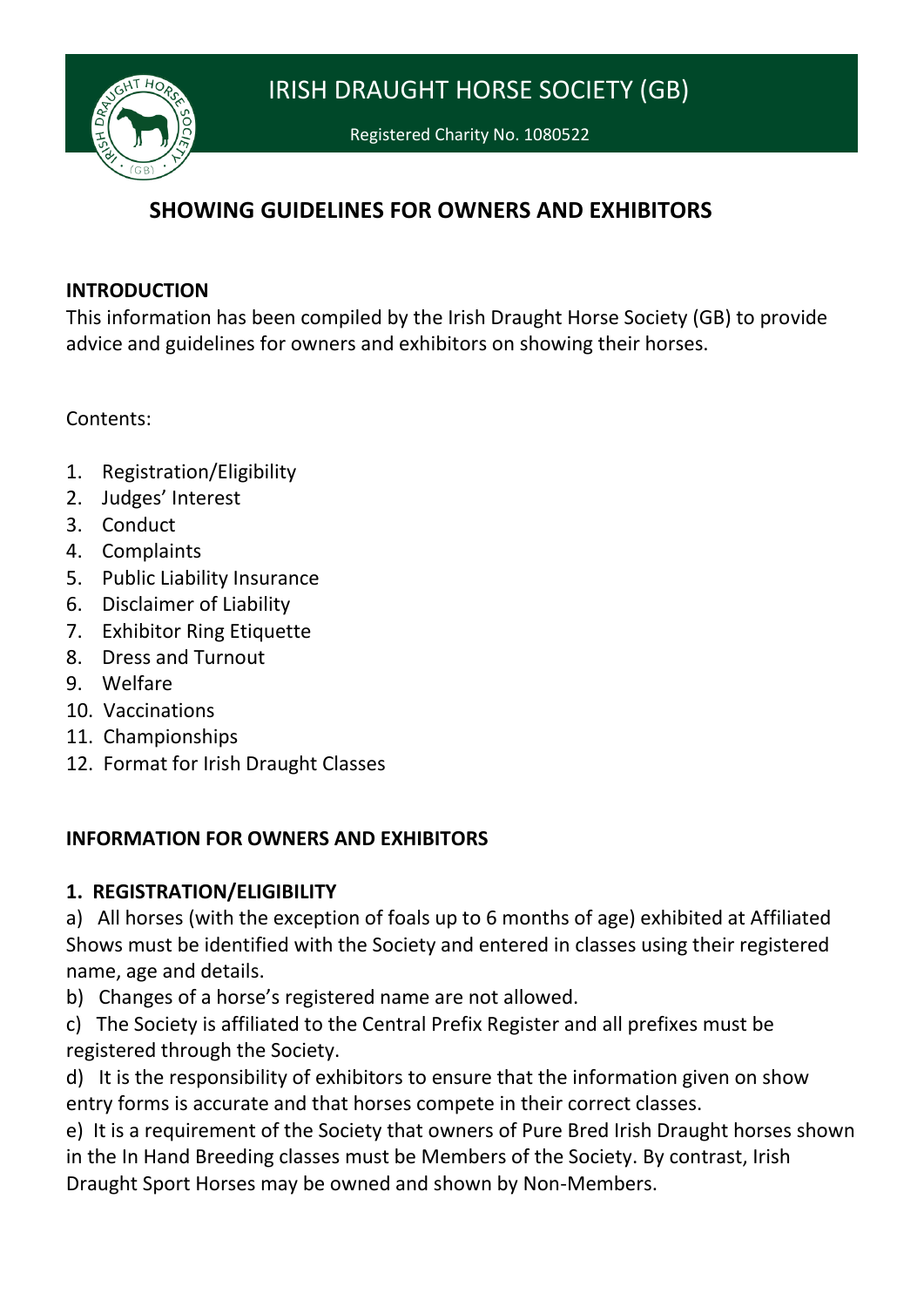f) Horses must be in the correct ownership. If a horse changes ownership after the closing date for entries, it must be transferred into the name of the new owner (who must become a Member of the Society if the horse is entered in the Pure Bred In Hand Breeding classes) before the date of the Show in order for the horse to be eligible to be shown.

g) All stock entered in the Irish Draught In Hand Breeding classes MUST be the progeny of a Graded Mare (ID Class 1, ID Class 2, RID, AID, or Supplementary Grade Up Register) and be by an ID Class 1, ID Class 2 or RID (GB) Stallion on the Irish Draught Breed Register. h) All competing stallions must be the progeny of a Graded Mare (ID Class 1, ID Class 2, RID, AID, or Supplementary Grade Up Register) by an ID Class 1, ID Class 2 or RID (GB) Stallion and be inspected or overstamped by the IDHS (GB) and classified as ID Class 1, ID Class 2 or RID (GB) or be a Registered Irish Draught Sport Horse Stallion and must wear a

red, white and blue ribbon in their tail.

I) All Stallions, Yearling, Two and Three year old COLTS must be bitted and shown by an experienced handler of 18 years of age or over. All Three year old COLTS must be uninspected.

j) Horses must be four years old and over to enter Ridden Classes. The age should be calculated from 1st January in the year of birth.

## **2. JUDGES' INTEREST**

**The onus of a horse being exhibited in a class must be on the exhibitor.** A Judge must not judge a horse which he/she has bred, owned, sold or had any financial interest, at any time. The practice of any owner or their immediate family taking advice on the purchase, schooling, exhibiting or having at livery any horse from someone during the current or previous year is prohibited by the Society (service fees for stallions and keep for mares whilst at stud are excluded). The exhibitor will know who is judging from the schedule, whereas the judge will not know which animals are coming before him until he arrives in the ring. If there is an unforeseen change of judge then the exhibitor should stand down from the class. Judges must not knowingly judge a horse produced by a producer, owner or their immediate families for whom they have shown any horse or who has shown any horse for them during the current or previous year. The onus is on the Exhibitor not to exhibit animals under a judge who is or has been in their employ or vice versa during the current or previous year. The practice of a Judge advising on the purchase of, or exhibiting or schooling or having at livery any horses for someone or their immediate family and then judging any horses for the same owner during the current or previous year is prohibited by this Society (service fees for stallions and keep for mares whilst at stud are excluded). The only exception to the above rule is, in a championship, if an exhibitor has more than one horse qualified, they may ask any member of the Society whether a judge or not to ride their exhibits for the championship only. This will allow the judges to have their full complement of horses in the championship

## **3. CONDUCT**

If an owner or exhibitor acts in an inappropriate or un-sportsmanlike manner at an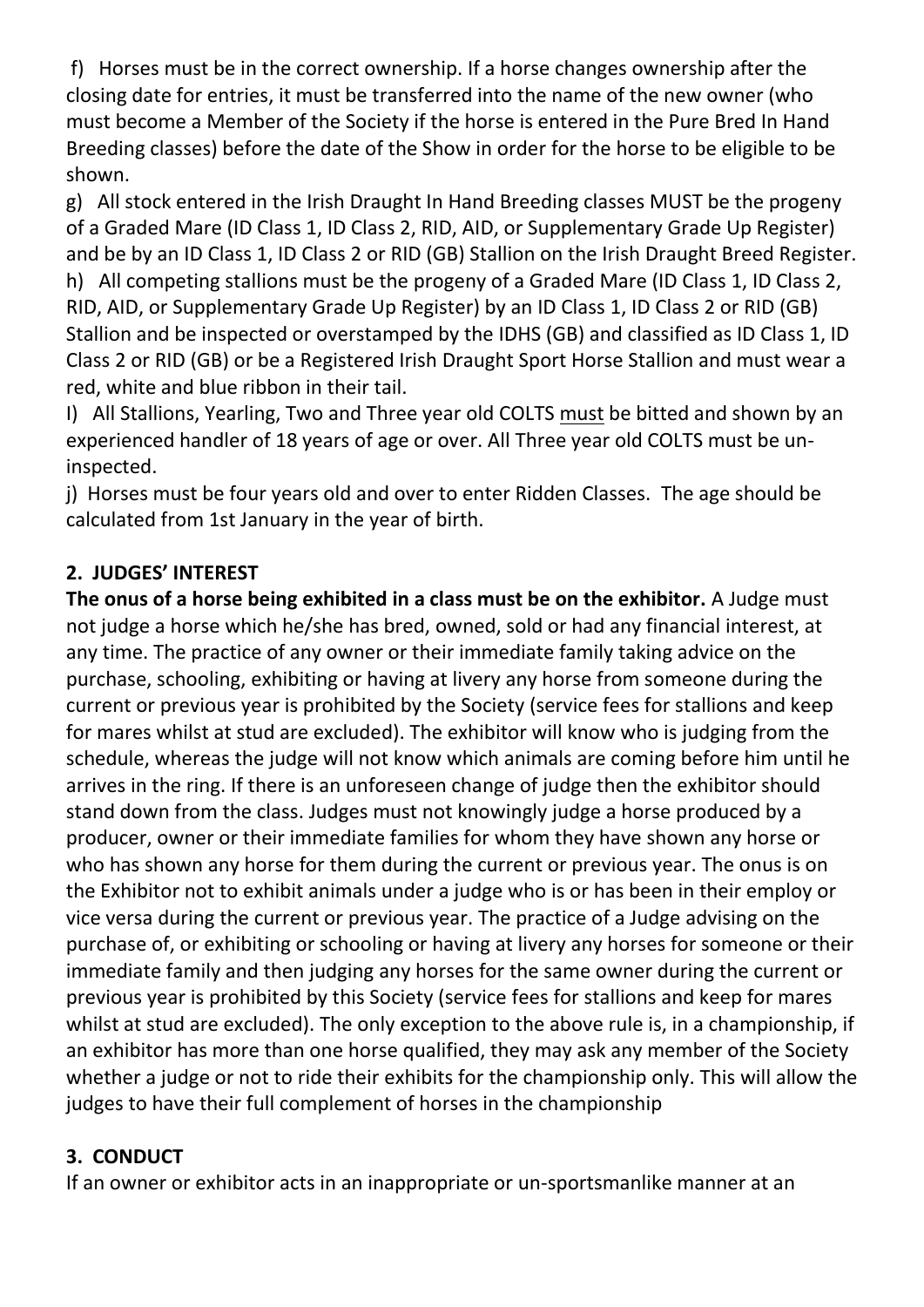Affiliated Show, such person may be subject to disciplinary action.

## **4. COMPLAINTS**

a) Complaints regarding the conduct and /or performance of any person officiating or acting in any capacity on behalf of the Society at any event or show must be made in writing to the Society's Complaints Officer. Details of the Complaints Procedure can be found on the Society's web site.

b) Any other objection or complaint relating to shows should be made in accordance with the procedure set out in that show's rules.

## **5. PUBLIC LIABILITY INSURANCE**

All exhibitors and riders/handlers are strongly advised to carry their own accident and third party liability insurance cover.

### **6. DISCLAIMER OF LIABILITY**

The Society, its officials and judges, accept no liability in respect of any horse or its owner, exhibitor, or any other person responsible for it, howsoever arising at a show or other event organized by the Society.

### **7. EXHIBITOR RING ETIQUETTE**

a) Exhibitors should arrive in the collecting ring in good time for their class.

b) Exhibitors should listen to instructions provided by the Ring Steward or Judge and watch other exhibitors in front of them. When asked to walk/trot a horse out in hand, they should ensure that the horse travels alongside them, not behind. When turning, the horse should always be turned away from and not towards the exhibitor.

c) Exhibitors should at all times be polite to Stewards and Judges, but must never speak to the Judge using his/her name.

d) At no time should the exhibitor try to influence the Steward or Judge by offering information about their exhibit.

e) In Ridden Classes, exhibitors are not usually allowed to enter the ring after the horses have commenced trotting as a class, unless they have the Judge's permission, which will only be given in exceptional circumstances.

f) Once a Judge has commenced judging a class, a horse should not leave the ring without the permission of the Judge.

g) In In-Hand Classes, the handler who enters the ring with the horse should remain throughout the class. Exhibitors are not usually allowed to enter the ring after the horses have commenced trotting up unless they have the Judge's permission.

h) Only in exceptional circumstances, and with the permission of the Judge, may a person other than the handler/rider who entered the ring with the horse be permitted to trot the horse up.

i) In Ridden Classes, exhibitors must have due regard to the size of ring and number of entries forward. They must ensure that health and safety is observed at all times, and maintain a sensible distance between horses.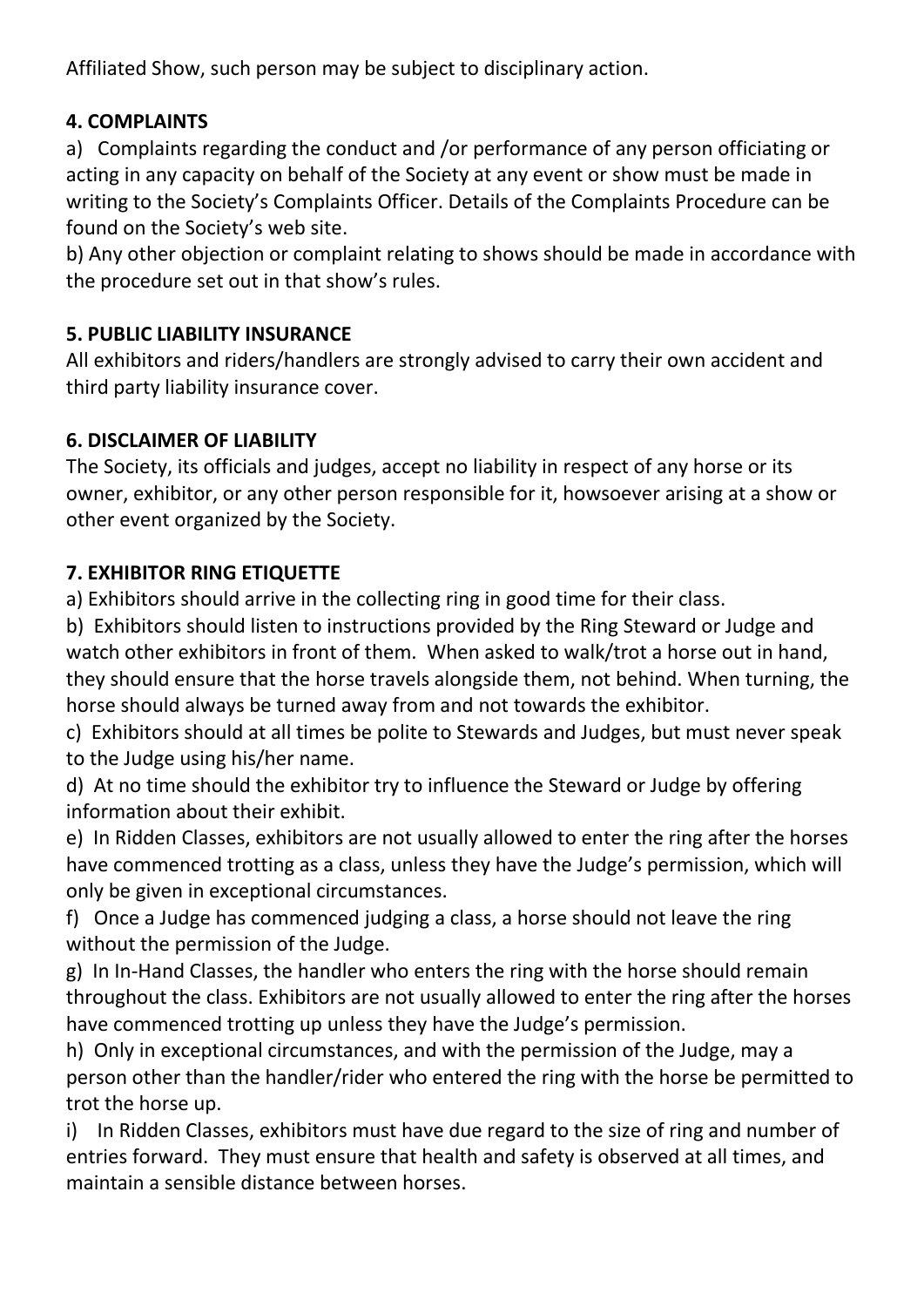j) In Ridden Classes, Judges will view unfavourably: -

 i) exhibitors who purposefully place their horse between the Judge and another exhibitor at any pace, so as to obscure the Judge's view of that horse.

 ii) exhibitors who continually circle in front of the Judge to keep their horse in the Judge's eye.

k) In Ridden Classes, there shall be no change of rider or tack, unless a horse is ridden side saddle. In this case, the saddle may be changed in order to allow the Judge to ride. l) Only in a Championship, when a competitor finds he/she has more than one eligible exhibit, is it permitted to have a change of rider or leader.

m) Exhibitors must ensure that all grooms wait until the whole class has been lined up before entering the ring. Health and safety is of paramount importance and the minimum amount of equipment should be taken into the ring.

n) Exhibitors should at all times have regard for others, particularly if they have a badly behaved animal. If the animal becomes so unruly that the Judge asks for it to be removed, the exhibitor must accept the decision with good grace.

### **8. DRESS AND TURNOUT – General**

a) Headwear. **It is strongly recommended that competitors aged 18 or over wear correctly secured Skull Caps/Riding Hats that meet the current Safety Standards.** Riders should make themselves aware of the show's rules regarding the type of headwear that must be worn. **In the jumping phase of working hunter classes skull caps/riding hats must be worn. Hats should have a plain cover, and may be black, navy blue or grey. Velvet covers are encouraged. It is mandatory for competitors under the age of 18 to wear such skull caps or hats.**

b) Any rugs, clothing or items of tack that reveal the identity of the horse, owner or sponsor should not be worn in the ring.

c) It is the responsibility of exhibitors to ensure that grooms entering the show ring for the conformation judging of a ridden class are smartly and correctly dressed.

d) Exhibitors must not display any rosette or award won previously whilst competing in other classes.

#### **Exhibitors: Breeding and In-Hand Classes**

a) Men should wear a suit or coat and trousers, collar and tie. It is strongly recommended that protective headgear should be worn.

b) Women may wear a coat, skirt or trousers with a collar and tie. It is strongly recommended that protective headgear should be worn.

c) Earrings and visible jewellery must not be worn

#### **Exhibitors: Ridden Classes**

a) It is strongly recommended that competitors aged 18 or over wear correctly secured Skull Caps/Riding Hats that meet the current Safety Standards. It is mandatory for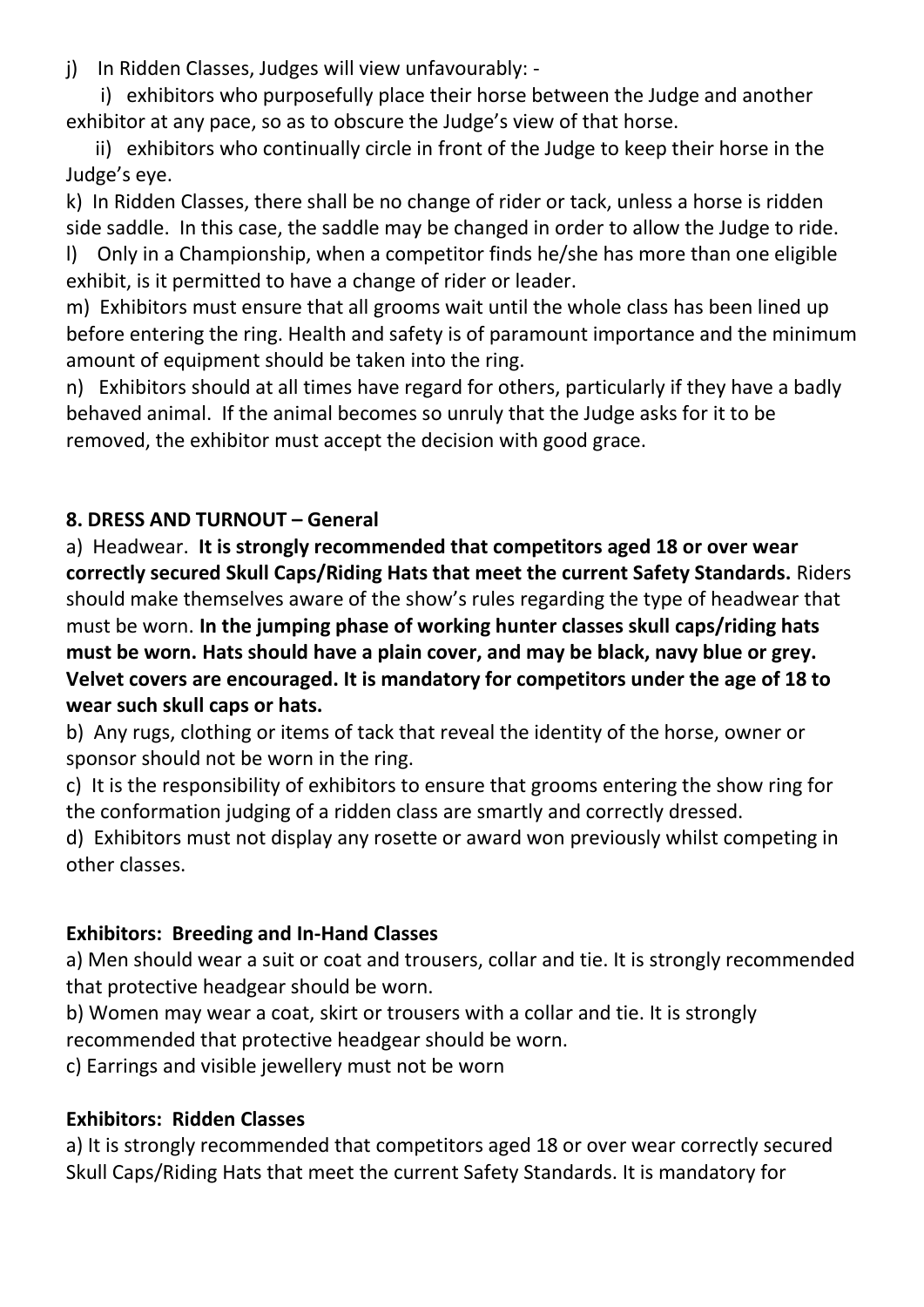competitors under the age of 18 to wear such skull caps or hats. In the jumping phase of working hunter classes skull caps/riding hats must be worn.

b) Tweed coat for men. Tweed coat or plain blue or black coat for women.

c) Plain fawn or buff coloured breeches, not white.

d) Plain black or brown boots.

e) Garter straps. Points must face outwards and the buckle be against and between buttons on breeches.

f) Spurs should be worn by exhibitors. Spurs at all times must be of smooth metal. There must be a shank, pointing only towards the rear, which must be no more than 3.5cm long and without rowels. The end must be blunt and incapable of wounding a horse. If the shank is curved, the spurs must be worn only with the shank directed downwards. Roller ball spurs are allowed. Judges do not wear spurs.

g) Any form of leather or string glove.

h) Plain malacca or leather cane.

i) Collar and ordinary tie. Tie must be pinned down.

j) Ordinary shirt.

k) Earrings and visible jewellery must not be worn.

### **Horses: Breeding and In-Hand Classes**

a) Manes should be plaited.

b) Tails pulled or plaited.

c) Foals manes should be natural and tails may be natural or plaited.

d) Heels are normally left natural for pure-breds, but trimmed for sport horses.

e) Bridles or head collars to be plain leather.

f) Yearling colts and all two and three-year-olds must have bits.

g) The Society discourages the showing of over fat horses and Judges will take

this into consideration when making their awards

## **Horses: Ridden Classes**

a) Manes should be plaited or may be hogged.

b) Tails pulled or plaited.

c) Heels left natural for pure-breds, or may be trimmed.

d) 4-year-olds are encouraged to be shown in snaffles. Swales, Sam Marsh bits and Gags with double bridles are actively discouraged. Bitless bridles are not allowed.

e) Martingales and front boots, of a plain colour may only be used in the jumping phase in Working Hunters classes.

f) No hind boots or bandages of any description are allowed in the collecting ring, warm up or in the actual class in Working Hunter and Ridden Sport Horse classes.

g) Saddles should be reasonably straight cut.

- h) The complete bridle must be plain leather.
- i) All horses must be shod.
- j) Cosmetics of any kind are discouraged.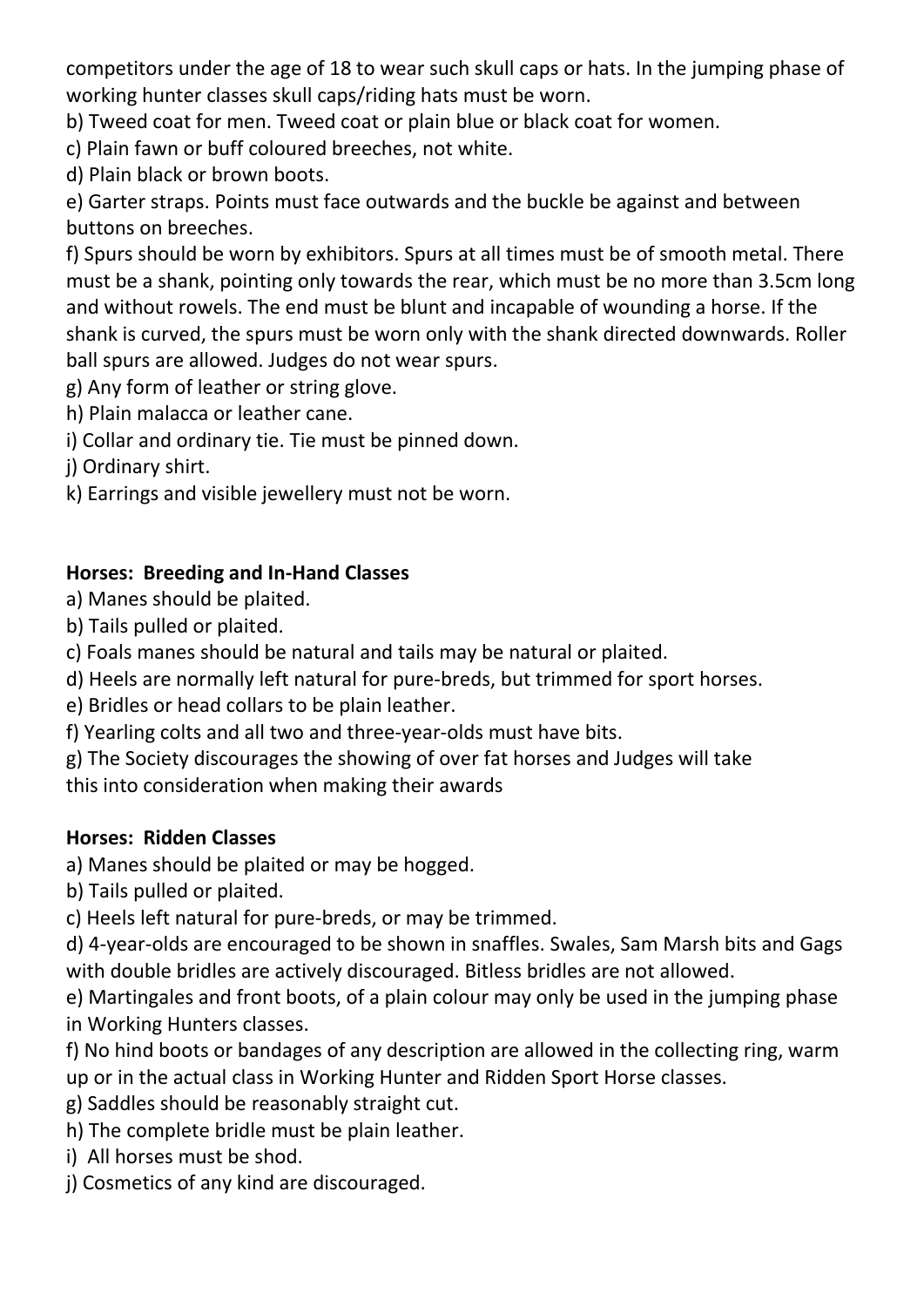j) The Society discourages the showing of over fat horses and Judges will take this into consideration when making their awards

#### **9. WELFARE**

If in the opinion of the Judge, a horse is lame or otherwise abnormal, he/she may give the exhibitor at the earliest opportunity the option of withdrawing the horse from the class, or being placed at the bottom of the line. If this option is not accepted a Veterinary Surgeon may be called but, if not immediately available, then the Judge's decision is final. If the Judge considers that the horse's welfare is being compromised the Judge has a right to ask the exhibitor to leave the ring and may, if deemed appropriate, refer the matter to the Council of the IDHS (GB).

#### **10. VACCINATIONS**

Show schedules should be checked to see if a current vaccination certificate is required.

### **11. CHAMPIONSHIPS**

Where an Irish Draught is eligible to go forward to a Supreme Championship involving other Breeds, every effort should be made to attend. This should be considered an honour and an opportunity to promote and bring the Irish Draught breed to the attention of spectators and other exhibitors.

## **12. FORMAT FOR IRISH DRAUGHT CLASSES**

#### **a) The In-Hand Classes**

In-Hand Irish Draught horses enter the ring at the walk on the right rein. The Judge will see the horses walk around and will then instruct the Steward to stop the horses in one corner before a long side of the ring, and ask the exhibitors to trot their horses round individually. The Steward will then ask the class to resume walking whilst the Judge selects his/her initial line up. Each horse will in turn stand up in front of the Judge, who will look all around the horse and then ask each exhibitor to walk the horse away and trot back towards him. On completion of this stage the Steward may ask the class to circle at the walk so that the Judge can make the final selection and ask the Steward to line them up in that order. The Judge (s) may in some circumstances vary this procedure.

## **b) The Ridden Classes**

Ridden Irish Draught horses enter the ring at walk on the right rein and walk, trot, canter and gallop when signalled by the Steward on instruction from the Judge. The Judge may then request a change of rein and ask to see all paces again. The Steward will then ask the exhibitors to walk whilst the Judge makes his/her initial selection for the line-up. The Ride Judge will then ride each horse in turn. On completion of the rides, the horses are stripped and shown in front of the Conformation Judge for conformation assessment as for In-Hand Classes. When all horses have been ridden and assessed for conformation, they will be remounted and the Steward will ask the exhibitors to walk in a circle whilst